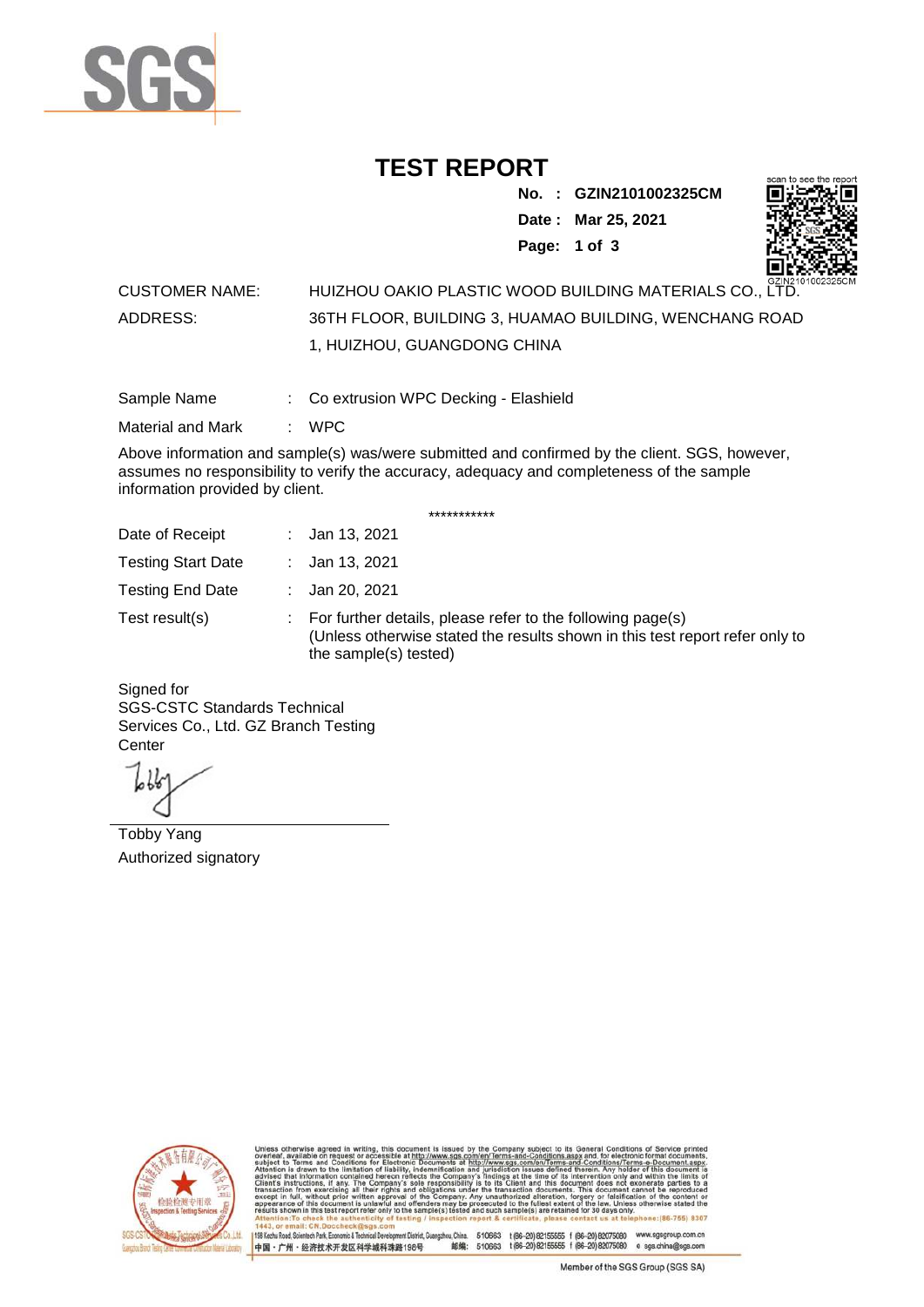

## **TEST REPORT**

**No. : GZIN2101002325CM Date : Mar 25, 2021 Page: 2 of 3** 

Summary of Results:

| No. | Test Item.                                 | Test Method                                                                             | Result                                                                      | Conclusion |
|-----|--------------------------------------------|-----------------------------------------------------------------------------------------|-----------------------------------------------------------------------------|------------|
|     | Creep behaviour-<br>Unknown span in<br>use | With reference to EN 15534-<br>1:2014+A1:2017 Section 7.4.2<br>and client's requirement | Creep factor $(C_i)$ :<br>0.63<br>Creep recovery<br>(E <sub>rc</sub> ): 54% | Pass       |

Note: Pass : Meet the requirements;

Fail : Does not meet the requirements;

/ : Not Apply to the judgment.

Original Sample Photo:





Conditions/Terms-e-Docu<br>rein. Any holder of this o 8307 198 Kezhu Road, Scientech Park, Economic & Technical Develop 中国·广州·经济技术开发区科学城科珠路198号